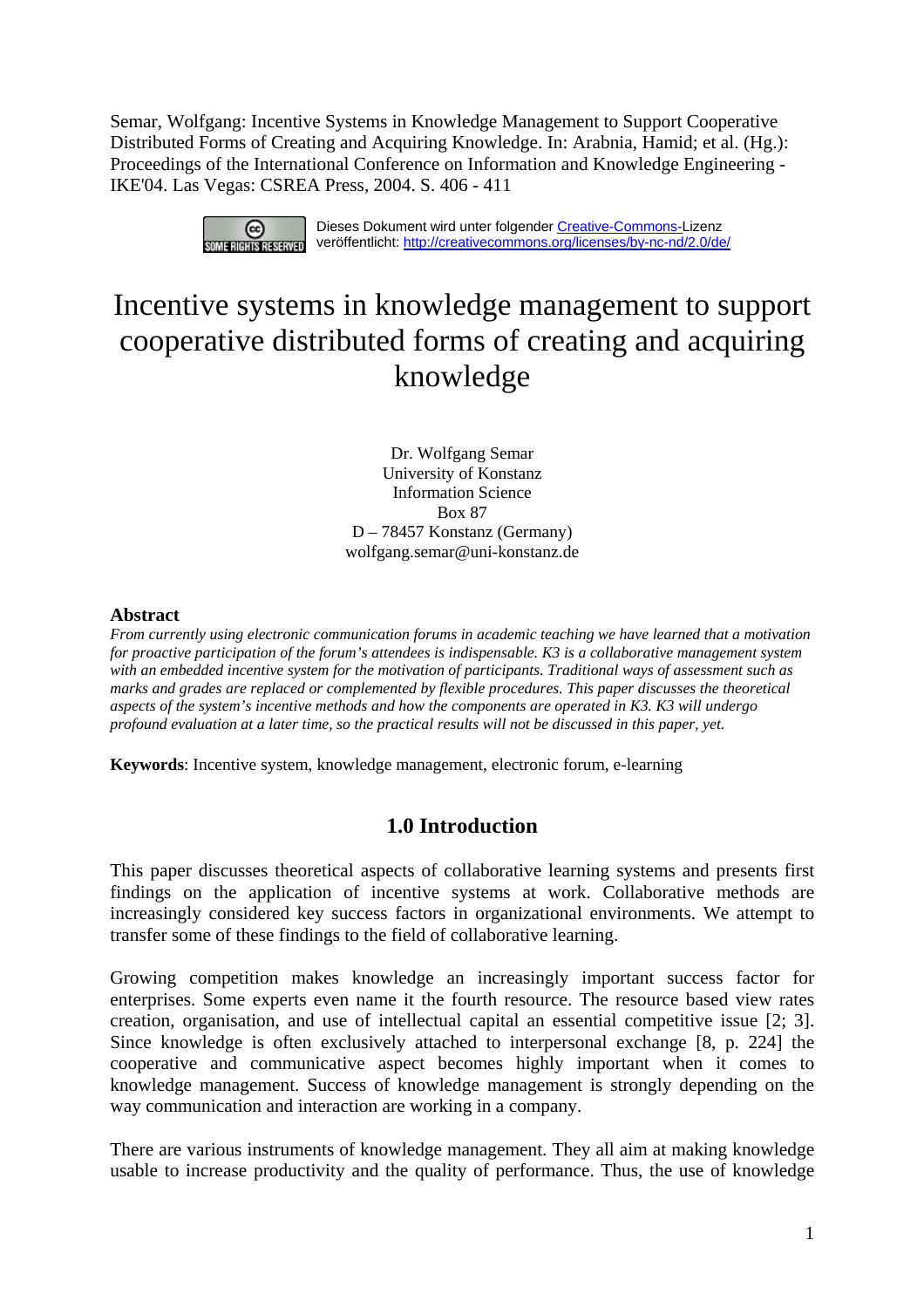and the availability of knowledge are gaining importance and become an important indicator for the success of knowledge management. In many companies knowledge management projects are carried out with technical support of an intranet. A study by KPMG consulting quotes 56% of the leading  $\text{European}^1$  $\text{European}^1$  and US companies as using their intranets as technical module for knowledge management [5]. Electronic platforms are mainly used for distributing explicit knowledge so far. But in accordance with the the paradigm of cooperative and communicative knowledge management it is necessary to get over the dominating approach of knowledge warehouse and to see to the value added functions of electronic communication and interaction platforms for generating knowledge [6].

We also notice an increased demand for means of motivating staff to provide the organisation with their implicit knowledge and to take a proactive part in knowledge management. Knowledge within a company is very much attached to staff - how can the company make them disclose their personal knowledge? How can they be encouraged to make use of the available knowledge? An how can good use of electronic platforms support a proactive participation in knowledge management?

The answer to this is very simple: Staff have to be motivated. This motivation can be achieved through incentive systems. Their part in knowledge management is to provide a structured and steady transfer of knowledge. The difficulty is the setting of incentive systems: Should one use immaterial incentives only, material incentives only, or rather a blended type of both?

# **2.0 Kinds of incentives**

When it comes to the effect of incentives on individuals one can differ between extrinsic motivation and intrinsic motivation. Extrinsic incentives serve the indirect satisfaction of a need, the extrinsic approach is "a means of satisfying needs" [9, p. 15]. Something is done only to have positive outcomes or to avoid negative consequences. The classic extrinsic motivation is monetary gratification whereas intrinsic motivation it is just the opposite: Satisfaction is achieved immediately from the activity or its aim. Most individuals are not exlusively either intrinsically or extrinsically motivated. These extremes rather are the two opposite ends of a scale. Incentives can be categorised by two different aspects: First, derived from the difference between extrinsic and intrinsic motivation, they are divided into extrinsic and intrinsic incentives. In a second step, they are differentiated to material and immaterial incentives by their object of motivation [7, p. 15].

Extrinsic incentives consist of material and immaterial incentives. Material incentives may be direct monetary allowances or grants of immediate monetary nature, i.e. special benefits. Such monetary incentives have the advantage of being variable, easily controlled, and absolutely universal [9, p. 14].

Since the effectiveness of monetary factors tends to be decreasing from a certain level on, purely material incentive systems are added-on by immaterial incentives. These immaterial incentives are defined by six features: Career, corporate culture, personal environment, leadership, working environment, and qualification. It should be mentioned that it is

 $\overline{a}$ 

<span id="page-1-0"></span><sup>&</sup>lt;sup>1</sup> Though currently only 41% of the companies in Germany already use KMS, 98% consider the use of KMS to be important or highly important in the future.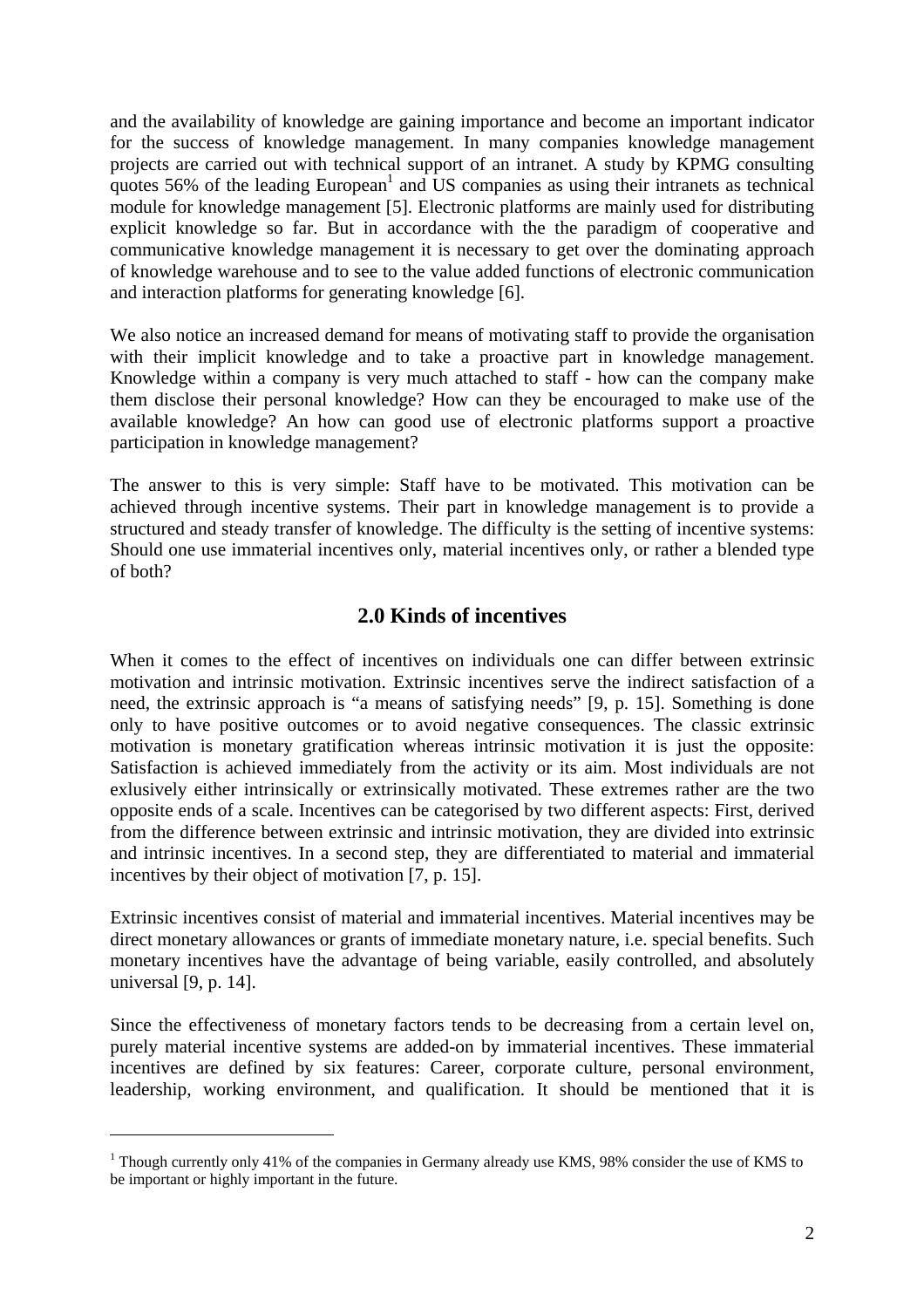demanding to apply immaterial incentives for they often depend on a current situation, different people have different receptions of it, and they are difficult to control [12, p. 131 f.].

Intrinsic incentives are strongly connected to work and its setting for motivation derives directly from their contents or results. Such incentives are almost of an immaterial nature. One can define the aspects of

- Knowledge of what the work is all about
- Responsibility for work
- Awareness of the work's results [4, p. 77]

#### **2.1. Requirements to an incentive system**

From the findings of motivation psychology we can define seven issues that are required for an incentive system:

| What is wanted | What it means                                                   |
|----------------|-----------------------------------------------------------------|
| Transparency   | Show the connection between motivation for action and the       |
|                | usefulness action. Ensure frequent feedback of participants'    |
|                | performance                                                     |
| Individuality  | Appeal to the individual's specific motives for performance     |
| Sustainability | Adapt to the participants' motivational structure, step by step |
| Qualification  | Ensure the participants' qualification for taking part in the   |
|                | knowledge management system. Learning components such as        |
|                | tutorials and courses should be applied.                        |
| Flexibility    | Adapt the system to changing conditions and circumstances, i.e. |
|                | the motivational instruments have to meet changing motivational |
|                | structures.                                                     |
| Performance    | Make performance results quantifiable on the basis of adaptable |
|                | measurement. Fit rating of participants' results to their       |
|                | performance, i.e. achievement, outcome, and conditions.         |
| Economy        | Ensure balance of input and output, i.e. introduction and       |
|                | maintenance of incentive components must not require more       |
|                | effort than the success they generate.                          |

Tab. 1: Requirements to an incentive system

## **2.2. Tools of an incentive system in companies**

 $\overline{a}$ 

Taking into account external and internal motives the following levels of incentive systems can be defined. Different incentives can be given and be carried out by suitable means:

• Working climate, contents of work, the company's prestige, income, opportunities, (social) benefits, and time models<sup>2</sup>.

Tools that encourage giving away knowledge as well as making use of knowledge are:

• Being honoured by co-workers, getting time-off, bonuses, material incentives (travels, books), prestigious office ambience, training, publications, promotions, or bigger internal budget.

<span id="page-2-0"></span> $2$  This ranking is the result of interviews with staff of 314 SMEs. 75% of these companies were already using incentive systems in knowledge management. The results are quoted from [1].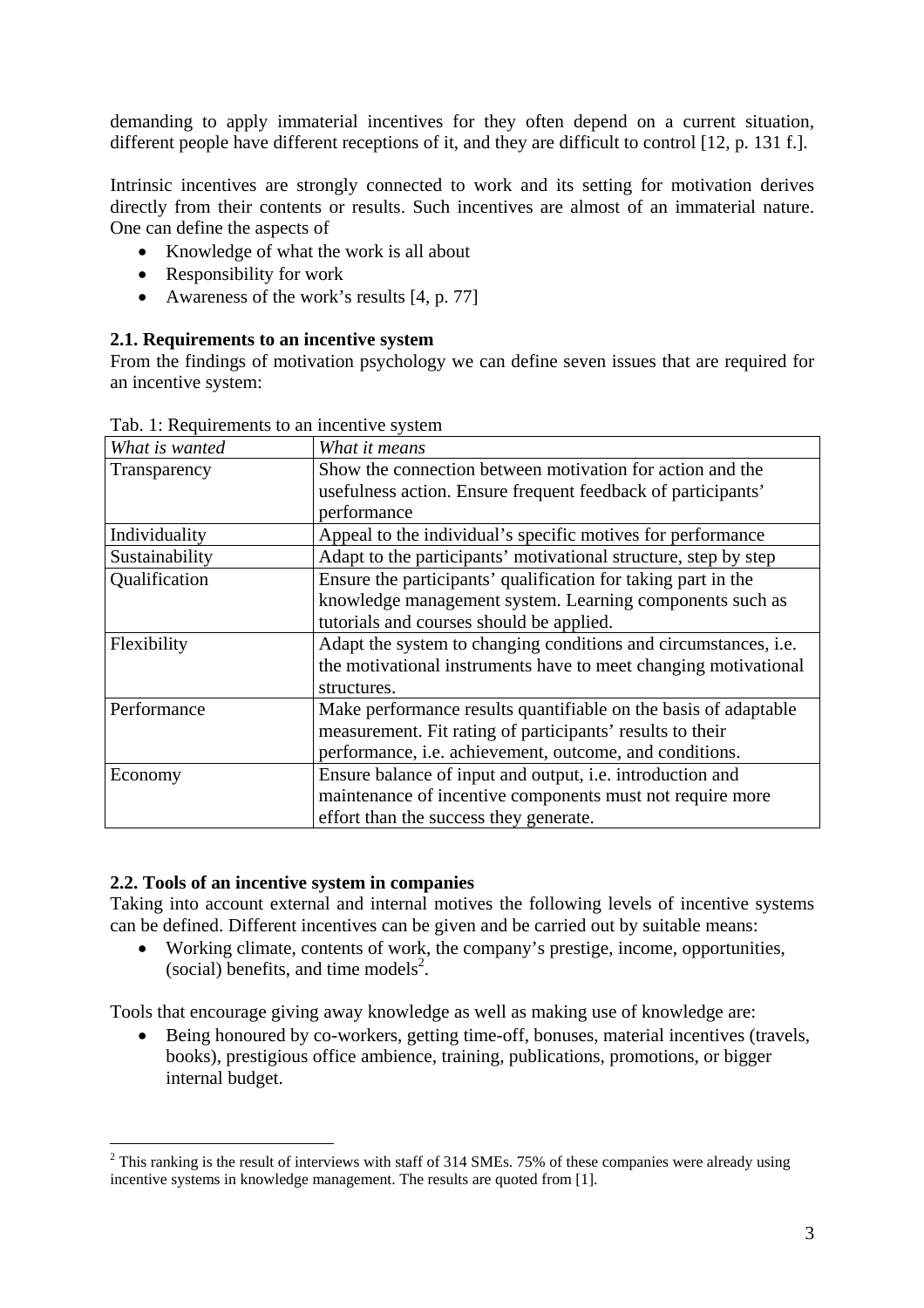A well-dosed use of these instruments on the different levels of an incentive systems is the crucial part with knowledge management. The specific qualities and characteristics of the organisation have to be considered. So there is no ultimate incentive system, but there are various incentive systems which are specifically designed for the specific company.

# **3.0 An incentive system for the use in scientific education**

To create incentives in the environment of scientific learning is fairly difficult for there is only intrinsic motivation to appeal to. This is what K3 tries to achieve.

 $K3<sup>3</sup>$ is an open software system that supports collaborative and distributed production of conceptual knowledge in academic learning environments by using heterogeneous resources and moderated electronic communication forums. Further information competency is to be gained by embedding external information resources (from the WWW and the scientific community). This knowledge is strongly linked, structured by context and semantics as well as visualized to ensure comfortable navigation.

A special feature of K3 is the crediting/rating system by which all students' contributions are to be assessed through a flexible crediting system. Each and every entry, i.e. a comment on a thread in a communication forum or adding a descriptive external link, is accredited to the individual or the group. Thus a dynamic and individual evaluation of learning success (that also takes into account the groups' behaviour) is enabled.

By flexible and frequently published crediting and feedback methods the traditional ways of assessing students are supposed to be replaced/to be supplemented. Every student can frequently control their success and their current standing in the group. Since K3 is a cooperative system, there are totally new opportunities of assessing a student's progress and learning success, one does not longer have to rely on the mere repetition of facts by written exams. Now, a student's performance may be assessed by their active use of the system, the frequency of contributions and entries, the entries' reception, and the quality of contributions. The big aim behind this is to develop competency of information and communication. Due to the great number of entries that have to be assessed automatic evaluation methods have to be found. So it is necessary to develop incentive and crediting systems that meet the collaborative approach and appeal to the participants' reputation. Therefore it is every single student's intrinsic motivation that has to be addressed, for it is the nature of studies that they are originally intrinsic-driven.

## **3.1. Incentive system**

 $\overline{a}$ 

Intrinsic rewards or incentives come from work itself. If the proper motives, e.g. striving for excellence, are given, intrinsic motivation comes immediately with acting, with personal success. But there is more to intrinsic motivation: The technical design of the communication forum, the abilities of the participants, and the group and its structures do influence intrinsic motivation. To show intrinsic qualities a task must contain various elements [11, p. 60]:

<span id="page-3-0"></span> $3 K3$  is a system that is currently being developed at the university of Konstanz/chair of Information Science. It is a project funded by the German Ministry of Science and Education (BMBF, Projectnumber: 08C5896). For further information see the project's website: www.k3forum.net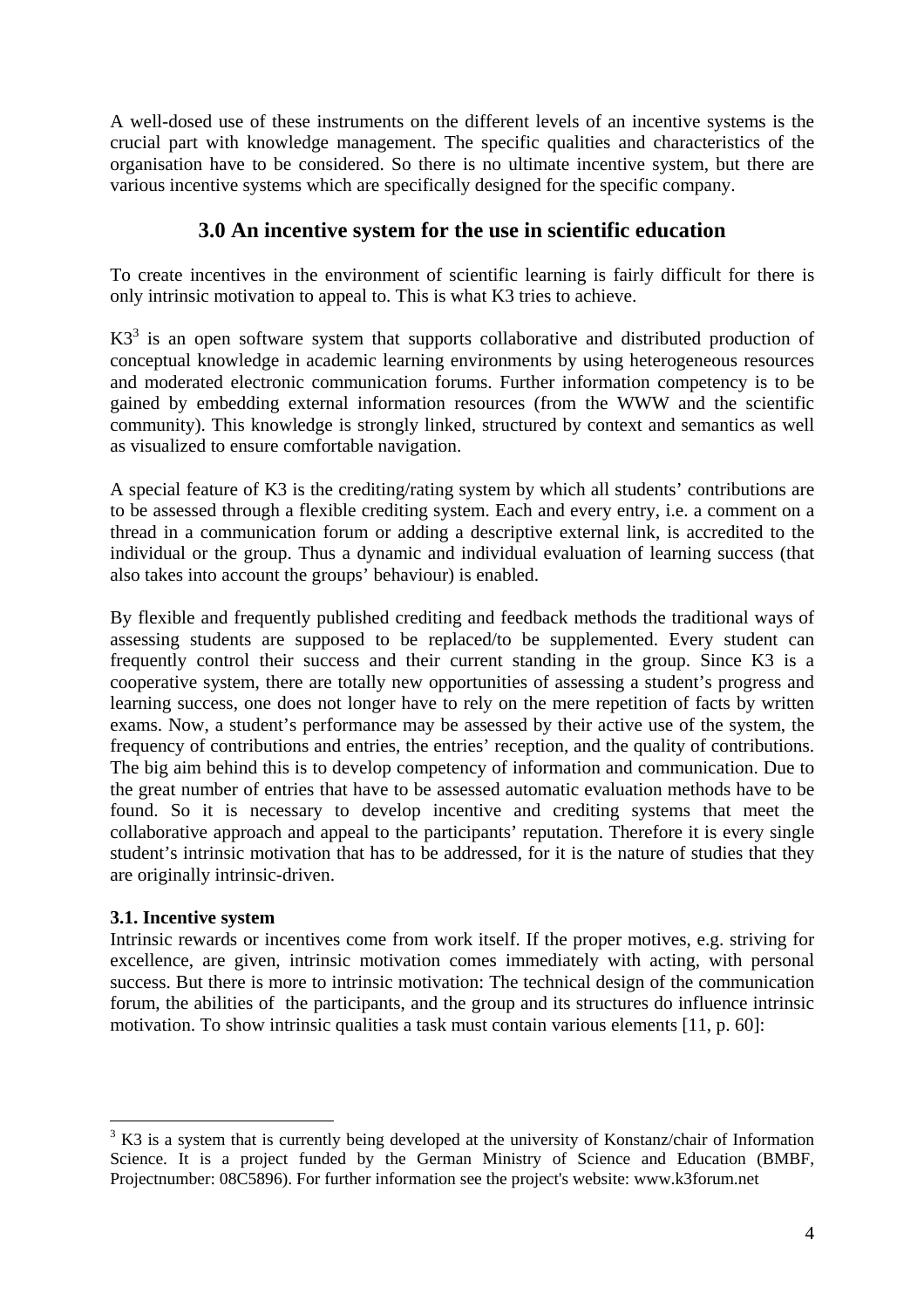| Subject of work                            | Interesting and demanding tasks to fulfill       |
|--------------------------------------------|--------------------------------------------------|
| Diversity                                  | One must appeal to the different abilities,      |
|                                            | commands, and qualities of the individuals       |
| Holism                                     | The individuals are working on a task throughout |
|                                            | its whole life cycle                             |
| Social interaction                         | The individuals are working collaboratively      |
| Autonomy                                   | The individuals have opportunities to choose     |
|                                            | from, they are entitled to make decisions        |
| Feedback                                   | There is regular feedback on each one's          |
|                                            | performance                                      |
| Clarity, acceptance, and difficulty of aim | The aims of a task have to be clearly defined    |
| Holism                                     | The individuals are working on a task throughout |
|                                            | its whole life cycle                             |

Tab. 2: Intrinsic motivation: What a task needs. Source: [11, p. 60] and author's supplements

To create incentives in the environment of scientific learning is fairly difficult for there is only intrinsic motivation to appeal to. With K3, we use different ways:

- *Learning contract*: At the beginning of the course the participants agree on a contract which defines goals, subject, methods, coverage, rights, and obligations. It is a psychological rather than a legal contract [10, p. 24]. There are mutual expectations of both the participants' and the organisations' side. These expectations cover how much work has to be done, how this work is to be gratified, and the whole range of rights, privileges, and duties between the individuals and the organisation.
- *Job orders*: The participants get detailed orders that are challenging and interesting*.*
- *Roles*: Every individual plays different roles, from beginner to expert.
- *Group building*: All participiants have to gather in groups to fulfill job orders. So collaborative and cooperative working is supported.
- *Personalized K3 "My K3"*: Every participant may have his individual credits and performance displayed in different views. So they can learn about their strengths and weaknesses and may work on it. It is also shown which tasks still have to be done, so work may be planned accordingly. In 'My K3' also the continuous feedback is being received from the lecturer.
- *Anonymization*: This components shows the individuals' ranking among all other participants and within the own group. In different views the individual strenghts and weaknesses are displayed.
- *Regular personal attendance*: To support the social motivation of the participants and to improve group dynamics regular meetings of all participants are held.
- *Feedback*: By receiving continuous and frequent feedback from the lecturer as well as from co-participants the individual is motivated to improve their performance.

## **4.0 Summary**

For the design and control of the organisational knowledge base in their knowledge management enterprises mainly make use of material motivation of staff. Using KMSs in academic education "only" immaterial motivators are possible (though they may have